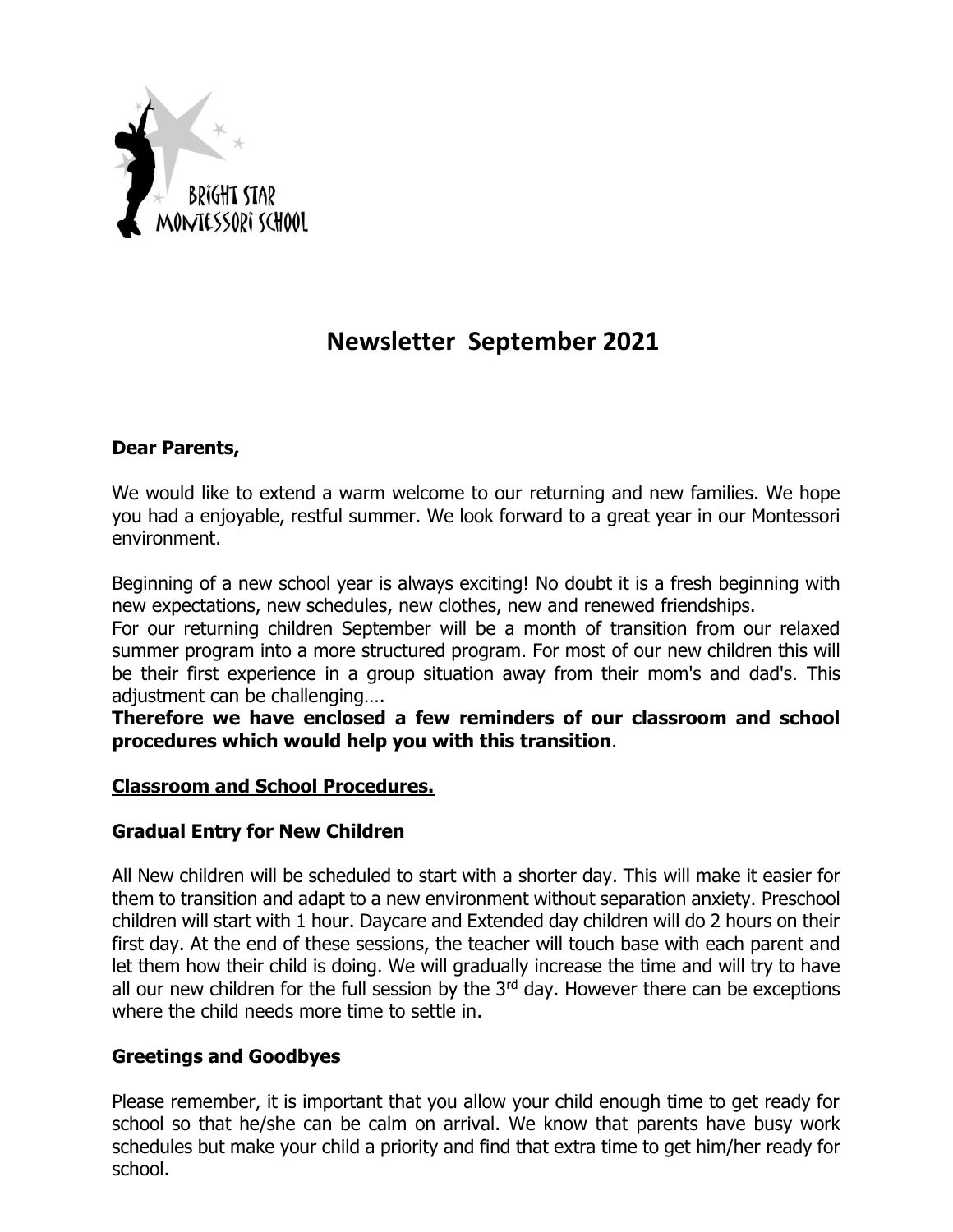In order to ease transition and to support independence please respect our policy of keeping your goodbyes brief and sweet outside the classroom. Also remember that the greeting teachers **do not have the time to engage in lengthy discussions** about your child's day at the beginning or end of sessions, as they have other children and duties to take care of. If there are concerns we will always let you know and the parents also can schedule an appointment if they have concerns.

## **School Clothing**

Children should wear comfortable and appropriate clothing. In order to foster independence please make sure that the clothes are easily manageable by the child when he/she has to use the washroom, getting ready for outdoor play etc. Our classrooms are adequately heated so there is no need to dress your child in layers and layers.

All children should also have spare clothing which will remain in their cubbies. This should contain a pair of pants, Shirt/ dress, underwear and socks. They also need a pair of shoes for indoor wear.

#### **Toys**

Toys should be left at home.

#### **Punctuality**

**Please make every effort to drop off your child by 9.00am the latest. PM Preschool latest drop off time is 12.45pm.** Daycare and extended day children who cannot come to school by 9.00am can join our program after 11.30am. Preschool children will have to miss that day.

We are **a Montessori learning environment** and it is very disruptive to the rest of the class and the children who are working easily get distracted by the ring of the door bell and the late arrival of their friends. **We are working hard to achieve certain goals with your child and punctuality sets a very good and important example for this.**

In case of an emergency, or if you have a very valid reason for getting late, please call the school or let the teachers know the day before and we will try and accommodate you.

**Also make sure that you pick up your child on time after the end of each session.** There will be **a late fee of \$1/= per minute** for all late pickups.

#### **Parents, please strictly adhere to the times as per your contract.**

#### **Emergency kits**

Please prepare the Emergency kit following the list that was given to you. If you have any questions or need clarification please don't hesitate to speak with a teacher.